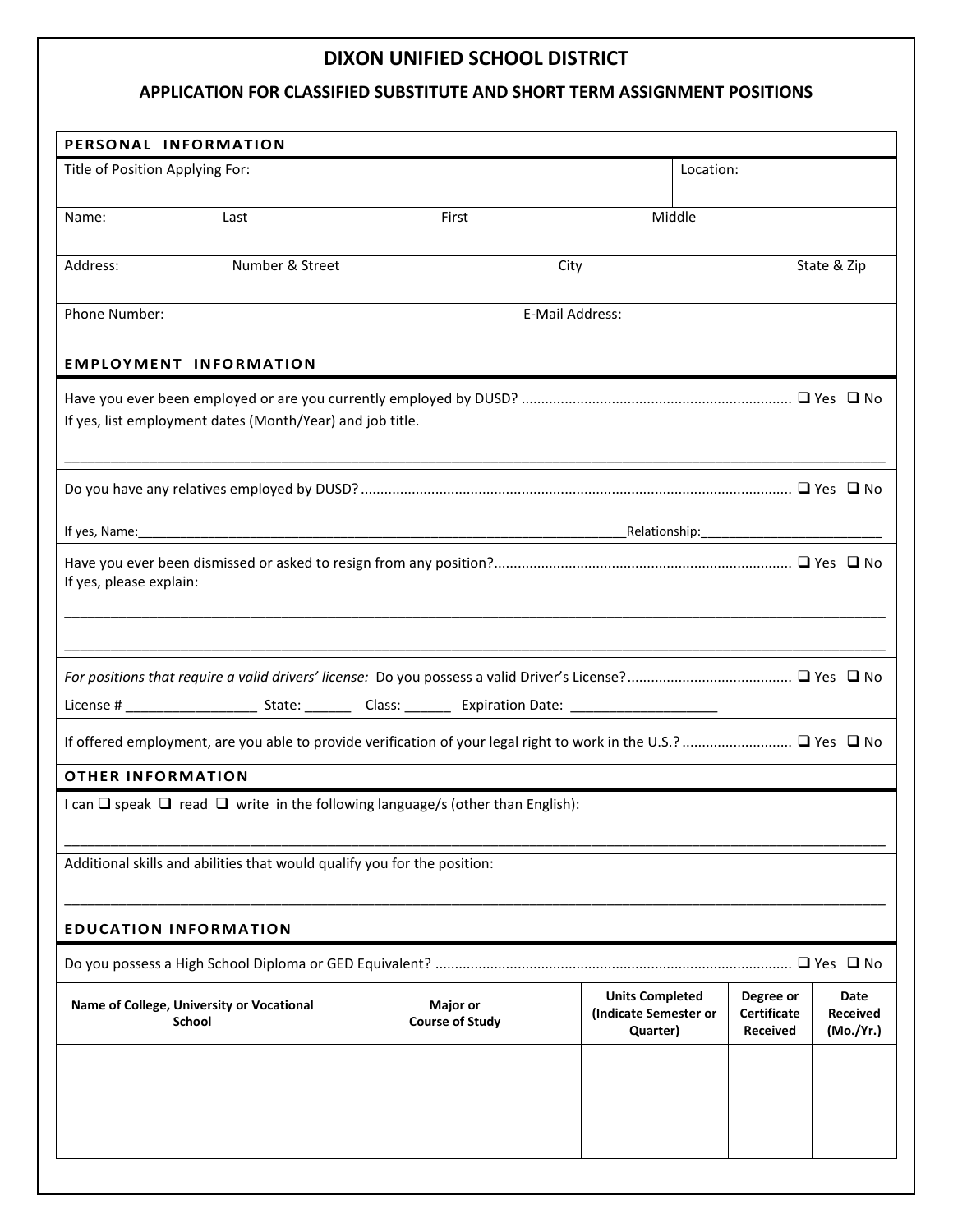## **EMPLOYMENT HISTORY**

| Beginning with your most recent job, list your employment history for at least the past 10 years, including any military service. If you have held more<br>than one position with an employer, list each position separately. Use additional sheets if necessary, using this same format. Resumes will not<br>substitute for a completed application form. You will be evaluated based on the information provided. Incomplete applications cannot be<br>considered.<br>May we contact your current employer? $\Box$ Yes $\Box$ No |                                        |                                                             |                                       |  |  |  |
|------------------------------------------------------------------------------------------------------------------------------------------------------------------------------------------------------------------------------------------------------------------------------------------------------------------------------------------------------------------------------------------------------------------------------------------------------------------------------------------------------------------------------------|----------------------------------------|-------------------------------------------------------------|---------------------------------------|--|--|--|
| FROM (Mo/Yr):                                                                                                                                                                                                                                                                                                                                                                                                                                                                                                                      | <b>TO</b> (Mo/Yr):                     | Job Title (Include Classification or Level, if applicable): |                                       |  |  |  |
|                                                                                                                                                                                                                                                                                                                                                                                                                                                                                                                                    |                                        |                                                             |                                       |  |  |  |
| <b>Hours Per Week:</b>                                                                                                                                                                                                                                                                                                                                                                                                                                                                                                             | <b>Total Time</b><br>Worked: (Yrs/Mos) | <b>Employer Name and Phone Number:</b>                      | <b>Supervisor's Name &amp; Title:</b> |  |  |  |
| <b>Address:</b>                                                                                                                                                                                                                                                                                                                                                                                                                                                                                                                    |                                        |                                                             |                                       |  |  |  |
| <b>Duties Performed:</b>                                                                                                                                                                                                                                                                                                                                                                                                                                                                                                           |                                        |                                                             |                                       |  |  |  |
|                                                                                                                                                                                                                                                                                                                                                                                                                                                                                                                                    |                                        |                                                             |                                       |  |  |  |
|                                                                                                                                                                                                                                                                                                                                                                                                                                                                                                                                    |                                        |                                                             |                                       |  |  |  |
| Reason For Leaving:                                                                                                                                                                                                                                                                                                                                                                                                                                                                                                                |                                        |                                                             |                                       |  |  |  |
| FROM (Mo/Yr):                                                                                                                                                                                                                                                                                                                                                                                                                                                                                                                      | <b>TO</b> (Mo/Yr):                     | Job Title (Include Classification or Level, if applicable): |                                       |  |  |  |
| <b>Hours Per Week:</b>                                                                                                                                                                                                                                                                                                                                                                                                                                                                                                             | <b>Total Time</b><br>Worked: (Yrs/Mos) | <b>Employer Name and Phone Number:</b>                      | <b>Supervisor's Name &amp; Title:</b> |  |  |  |
| <b>Address:</b>                                                                                                                                                                                                                                                                                                                                                                                                                                                                                                                    |                                        |                                                             |                                       |  |  |  |
| <b>Duties Performed:</b>                                                                                                                                                                                                                                                                                                                                                                                                                                                                                                           |                                        |                                                             |                                       |  |  |  |
|                                                                                                                                                                                                                                                                                                                                                                                                                                                                                                                                    |                                        |                                                             |                                       |  |  |  |
|                                                                                                                                                                                                                                                                                                                                                                                                                                                                                                                                    |                                        |                                                             |                                       |  |  |  |
| Reason For Leaving:                                                                                                                                                                                                                                                                                                                                                                                                                                                                                                                |                                        |                                                             |                                       |  |  |  |
| FROM (Mo/Yr):                                                                                                                                                                                                                                                                                                                                                                                                                                                                                                                      | <b>TO</b> (Mo/Yr):                     | Job Title (Include Classification or Level, if applicable): |                                       |  |  |  |
| <b>Hours Per Week:</b>                                                                                                                                                                                                                                                                                                                                                                                                                                                                                                             | <b>Total Time</b><br>Worked: (Yrs/Mos) | <b>Employer Name and Phone Number:</b>                      | <b>Supervisor's Name &amp; Title:</b> |  |  |  |
| <b>Address:</b>                                                                                                                                                                                                                                                                                                                                                                                                                                                                                                                    |                                        |                                                             |                                       |  |  |  |
| <b>Duties Performed:</b>                                                                                                                                                                                                                                                                                                                                                                                                                                                                                                           |                                        |                                                             |                                       |  |  |  |
|                                                                                                                                                                                                                                                                                                                                                                                                                                                                                                                                    |                                        |                                                             |                                       |  |  |  |
|                                                                                                                                                                                                                                                                                                                                                                                                                                                                                                                                    |                                        |                                                             |                                       |  |  |  |
| Reason For Leaving:                                                                                                                                                                                                                                                                                                                                                                                                                                                                                                                |                                        |                                                             |                                       |  |  |  |
|                                                                                                                                                                                                                                                                                                                                                                                                                                                                                                                                    |                                        |                                                             |                                       |  |  |  |